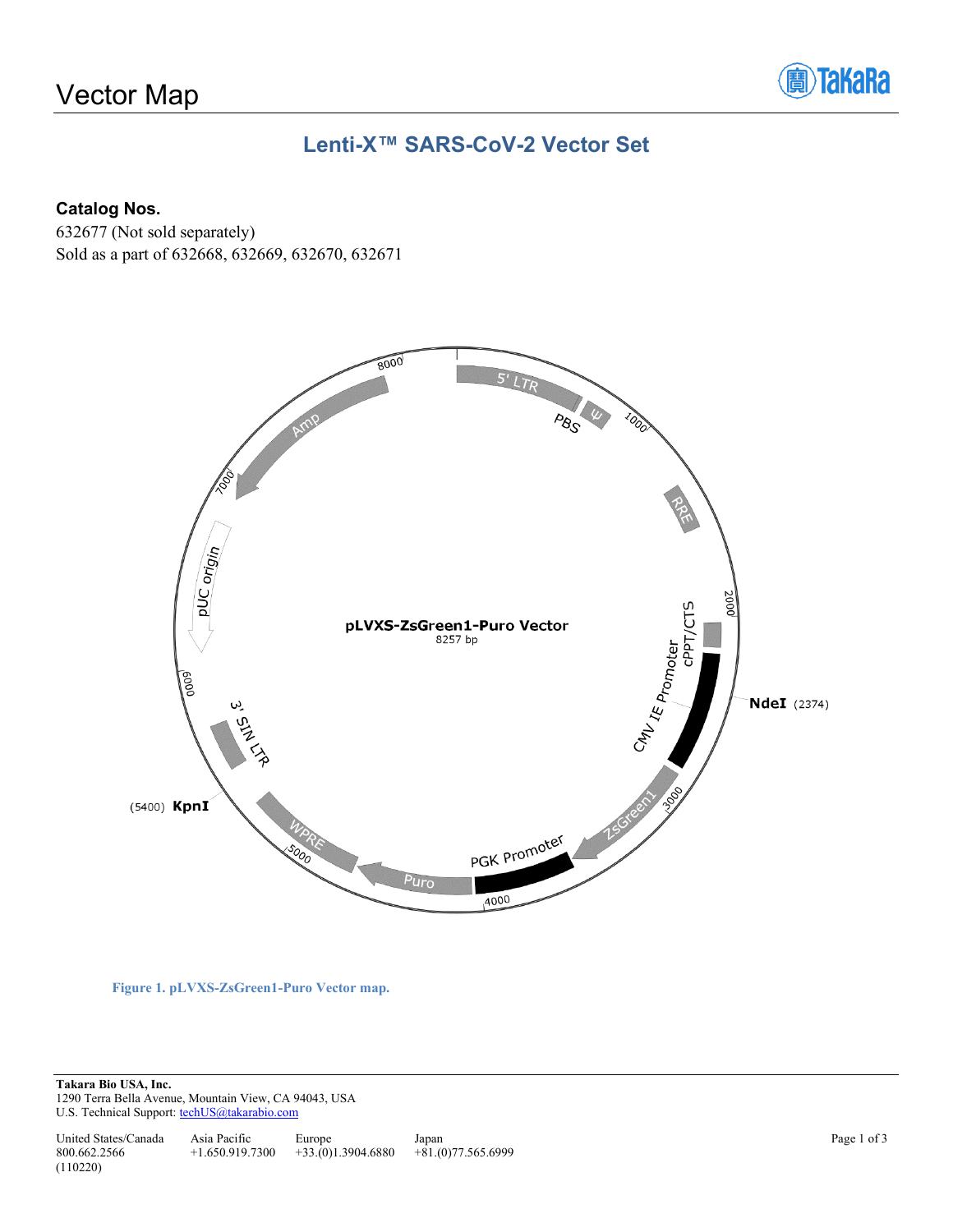Lenti-X SARS-CoV-2 Vector Set (Not sold separately) Sold as a part of 632668, 632669, 632670, 632671

### **Location of Features: pLVXS-ZsGreen1-Puro Vector**

- 5' LTR (5' long terminal repeat): 1–635
- PBS (priming binding site): 636–653
- Ψ (packaging signal): 685–822
- RRE (Rev-response element): 1,303–1,536
- cPPT/CTS (central polypurine tract and central termination sequence of HIV-1): 2,028–2,151
- CMV IE Promoter: 2,185–2,787
- ZsGreen1 (human codon-optimized): 2,823–3,515
- PGK Promoter: 3,525–4,033
- Puro (Puromycin resistance gene): 4,054–4,653
- WPRE (woodchuck hepatitis virus posttranscriptional regulatory element): 4,667–5,258
- $3'$  SIN LTR (3' long terminal repeat):  $5,466-5,702$
- pUC origin of replication: 6,078–6,751
- Amp (ampicillin resistance gene): 6,896–7,892